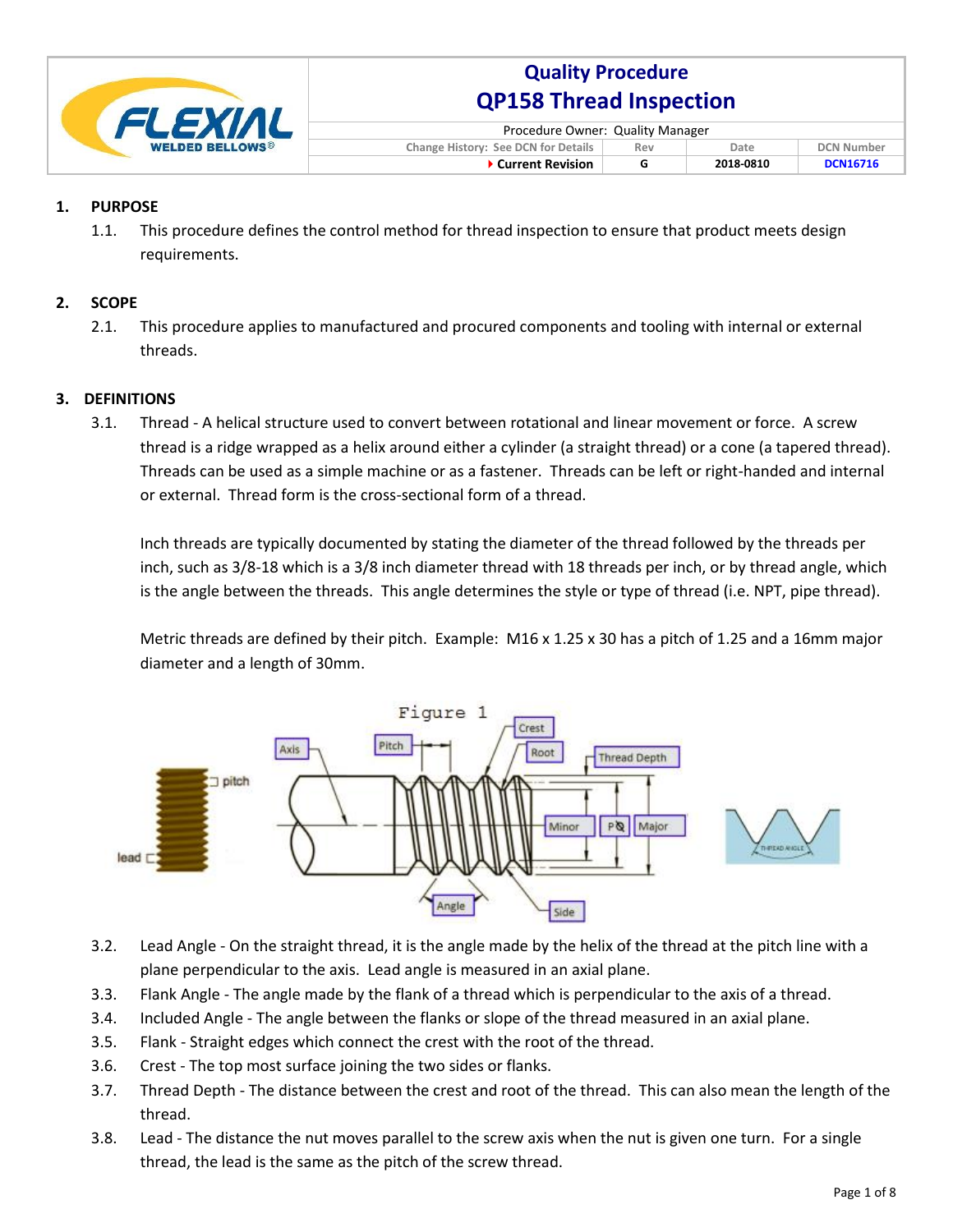

| Procedure Owner: Quality Manager           |     |           |                   |  |
|--------------------------------------------|-----|-----------|-------------------|--|
| <b>Change History: See DCN for Details</b> | Rev | Date.     | <b>DCN Number</b> |  |
| ▶ Current Revision                         |     | 2018-0810 | <b>DCN16716</b>   |  |

- 3.9. Pitch The distance from the crest of one thread to the next. It is the reciprocal of threads per inch. (Example: 1/8-18 thread has 18 threads per inch so its pitch is 1/18.) Metric threads are defined by their pitch. (Example: M16 x 1.25 x 30 has a pitch of 1.25 and a 16mm major diameter and a length of 30 mm.)
- 3.10. Pitch Diameter (PD) The diameter of a cylindrical surface which intersects the thread flanks at equidistant points which is one half the pitch distance. (See Figure 1)
- 3.11. Major Diameter The larger of two extreme diameters delimiting the height of the thread profile. For an external thread, this is its outside diameter (OD). The major diameter of an internal thread may not be directly measured, but is may be tested with GO and NOGO gages.
- 3.12. Minor Diameter The lower extreme diameter of the thread. The height of the thread = (Major Minor) / 2. The minor diameter of an internal thread is it's inside diameter. The minor diameter of an external thread can be measured with GO and NOGO gages or directly with an optical comparator.
- 3.13. Thread Types Unified Coarse (UNC), Unified Fine (UNF), Unified Extra Fine (UNEF), Unified Special (UNS), ISO Metric (M), British Standard Pipe Metric (Tapered (R, G), National Pipe Thread (Tapered) (NPT), National Pipe Thread Fuel (NPTF), Unified Justified (UNJ), and Aerospace Metric (MJ) are the most common types of standard threads.

### **4. RESPONSIBILITY**

- 4.1. Quality Technicians, Machinists, and Production Technicians
	- 4.1.1. Shall be responsible for the inspection and approval of thread configurations per this specification, engineering drawings and/or purchase order.
	- 4.1.2. Ensures all gages used for inspection have a current calibration sticker with a Flexial gage ID and meet the test accuracy ratio required by **QP220** for the product tolerances being inspected.

### **5. PROCEDURE**

- 5.1. Visual Inspection of Threads
	- 5.1.1. All part threads and gage threads should be cleaned of any debris at work station before testing.
	- 5.1.2. Visually inspect for contamination, rough edges, and burrs that can end up damaging gages. Refer to **API00006** for possible visual defects.
		- 5.1.2.1. Visual inspection should be done without magnification unless otherwise specified by the drawing or routing.
	- 5.1.3. Threads should be protected through proper packaging and handling methods to ensure threads are not damaged in subsequent handling or processing.
- 5.2. Inspection of Internal Threads
	- 5.2.1. Checking the Minor Diameter
		- 5.2.1.1. Match the thread information from the drawing to the information on the thread plug gage handle. If you have no pre-fabricated plug gage with handle available, use a pin gage from the gage pin set. The largest pin that can be fully inserted and extracted using only light finger grip on the sides of the gage is what will determine the hole size. Choose your GO and NOGO pins by finding the high and low allow per the specification.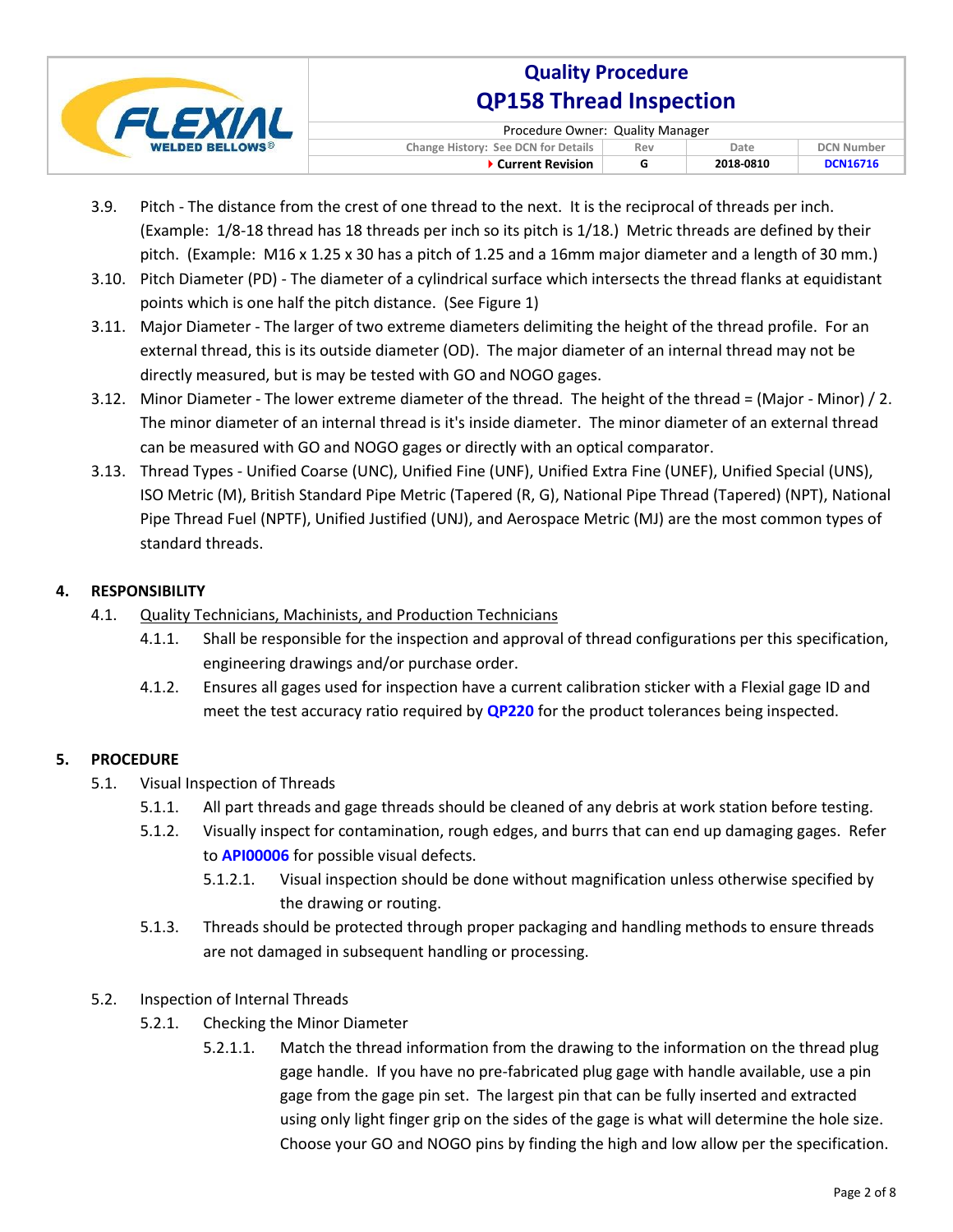

| Procedure Owner: Quality Manager           |     |           |                   |  |
|--------------------------------------------|-----|-----------|-------------------|--|
| <b>Change History: See DCN for Details</b> | Rev | Date      | <b>DCN Number</b> |  |
| ▶ Current Revision                         |     | 2018-0810 | <b>DCN16716</b>   |  |

Example: For a specification of 0.150 +.004/-.002, choose a GO pin of 0.148 (=0.150 - .002) and a NOGO pin of 0.154 (=0.150 + .004). If NOGO pin will not fit, but the GO pin can be fully inserted without interference, the part is acceptable on the low end of the tolerance. If the NOGO pin fits without interference, then the hole is oversized and the part should be rejected.

- 5.2.2. Checking the Root Radius
	- 5.2.2.1. A mold must be taken, and then a CMM, comparator or vision system can be used to check the root radius.
	- 5.2.2.2. Use the ReproRubber cartridge (or equivalent) to dispense molding compound into cavity or onto part feature that needs to be measured. Use thin pour for internal small features.

|                                    | <b>REPRORUBBER</b><br><b>THIN POUR</b> | <b>REPRORUBBER</b><br><b>MEDIUM BODY ORANGE</b> |
|------------------------------------|----------------------------------------|-------------------------------------------------|
| Mix Time                           | 15-30 seconds                          | 15-30 seconds                                   |
| Working Time (Manipulation Time)   | 2 minutes                              | 2.5 minutes                                     |
| Setting Time (at room temperature) | 10-15 minutes                          | 5-6 minutes                                     |
| Permanent Deformation              | 0.2%                                   | 0.3%                                            |
| Dimensional Stability              | Less than 0.50%                        | Less than 0.40%                                 |
| Tear Strength                      | 44psi                                  | 300psi                                          |
| Elongation                         | 60% at break                           | 70% at break                                    |
| Durometer (Shore A-2)              | 30 (at 15 minutes)                     | 40 (at 10 minutes)                              |
| Temperature Stability              | 1 week @ 23°C (72°F)                   | 1 week @ 23°C (72°F)                            |
| Detail Reproduction                | <b>EXCELLENT</b>                       | <b>EXCELLENT</b>                                |

- 5.2.2.3. After full cure time is reached, carefully peel mold away and measure the features of the mold that correlate to the features of the part.
- 5.2.3. Checking the Pitch Diameter Using GO and NOGO Thread Plug Gages
	- 5.2.3.1. Metric and Unified Threads (UNC, UNEF, UNF, UNJ, UNJEF, UNJF, UNS)
		- 5.2.3.1.1. The use of the GO gage must allow for free acceptance. This means minimal force (torque) is required to install and thread the thread plug gage throughout the entire length of specified thread area. Thread the gage until finger-tight using 3 fingers. Do not over-torque as this will damage the gage and possibly the part. Do not use your palm or fist as this will over-torque.
		- 5.2.3.1.2. The NOGO gage should be accepted for no more than half (1/2) a turn for parts with 3 threads or less and no more than three (3) turns for parts with more than 3 threads.
	- 5.2.3.2. NPT Threads
		- 5.2.3.2.1. NPT threads use a single tapered plug gage that has a notch on it that serves as both a GO and NOGO gage. Thread the gage until finger-tight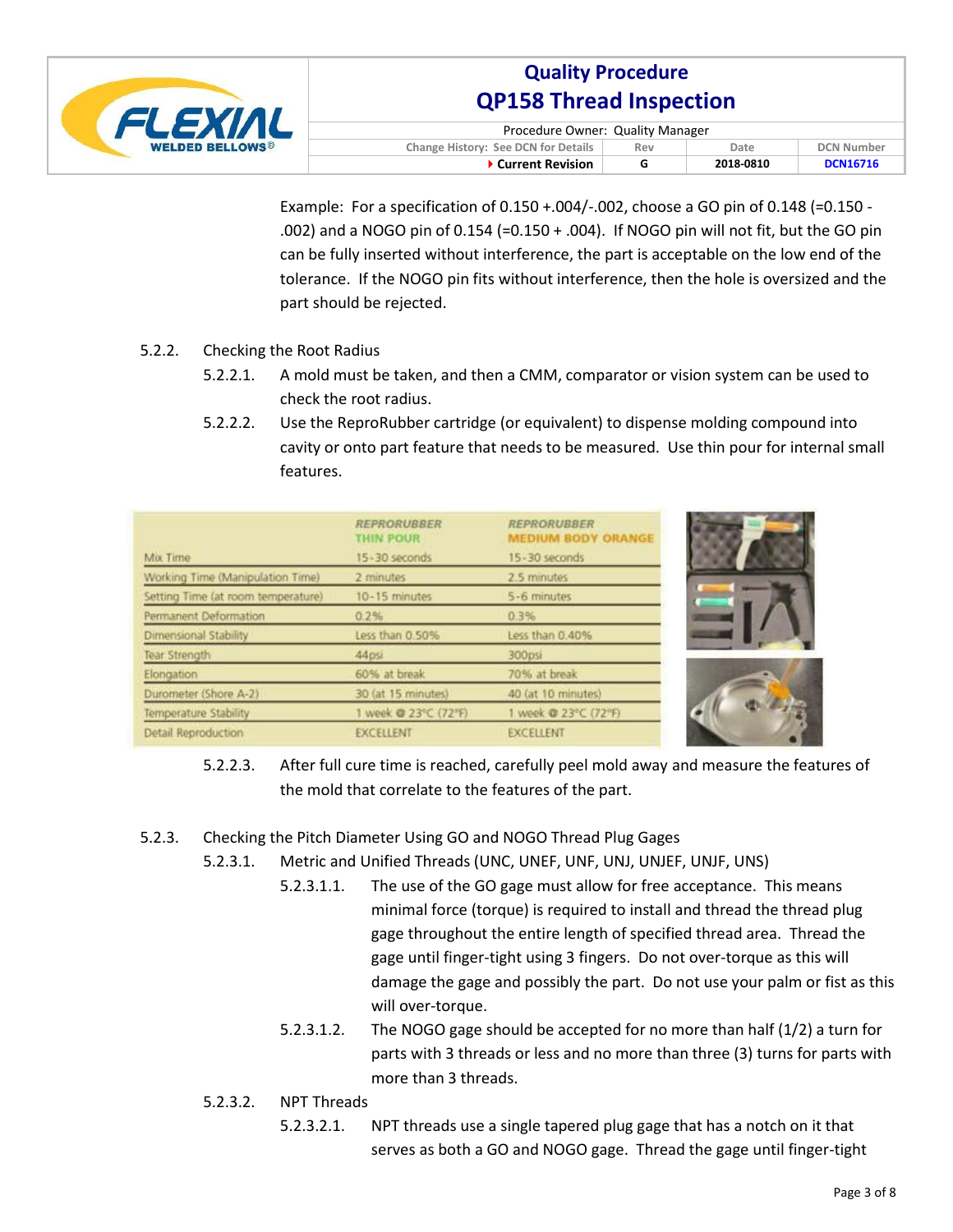

| Procedure Owner: Quality Manager    |     |           |                   |
|-------------------------------------|-----|-----------|-------------------|
| Change History: See DCN for Details | Rev | Date      | <b>DCN Number</b> |
| ▶ Current Revision                  | G   | 2018-0810 | <b>DCN16716</b>   |

using 3 fingers. Do not over-torque as this will damage the gage and possibly the part. Do not use your palm or fist as this will over-torque. The internal thread is acceptable when the notch of the plug gage is not more than 1 turn, large or small, from being flush with the end of the thread.



### 5.2.4. Measuring the Pitch Diameter

- 5.2.4.1. The three-wire method is the physical method used to measure pitch diameter of external threads.
- 5.2.4.2. A thread micrometer with a V-anvil and a conical spindle tip may also be used.
- 5.2.4.3. CMM, optical comparator, or vision system is typically used to measure pitch diameter. Molding may be required.

#### 5.2.5. Checking the Thread Depth or Length Measurement Using Thread Plug Gages

- 5.2.5.1. Notched Thread Plugs
	- 5.2.5.1.1. A notched thread plug is used as a functional acceptance of thread depth. Thread the plug into the part. When the 1st notch is flush with the top of the hole, the minimum depth has been reached. When flush with the second notch, the maximum thread depth has been reached. Typically, notched gages are specified for one part number. Some gages may have only one notch per the specification requirements.
- 5.2.5.2. Thread Plugs Without Notches
	- 5.2.5.2.1. Threads are measured starting from the center of the first full thread. To calculate the depth, you must know how many inches per thread. For example, a 1/4-28 has 28 threads per inch or 1 inch/28 threads, which is 0.0357 inches per thread. In this example, the depth is 6 threads, so 6 x 0.0357, or 0.2142". (See Diagram A) The distance should be measured starting from the first full thread on the GO segment end of the gage to the end of the NOGO segment using an optical comparator or other vision gage. This measurement should be recorded on the gage handle as a reference. Fully insert the gage into the tapped hole thread and measure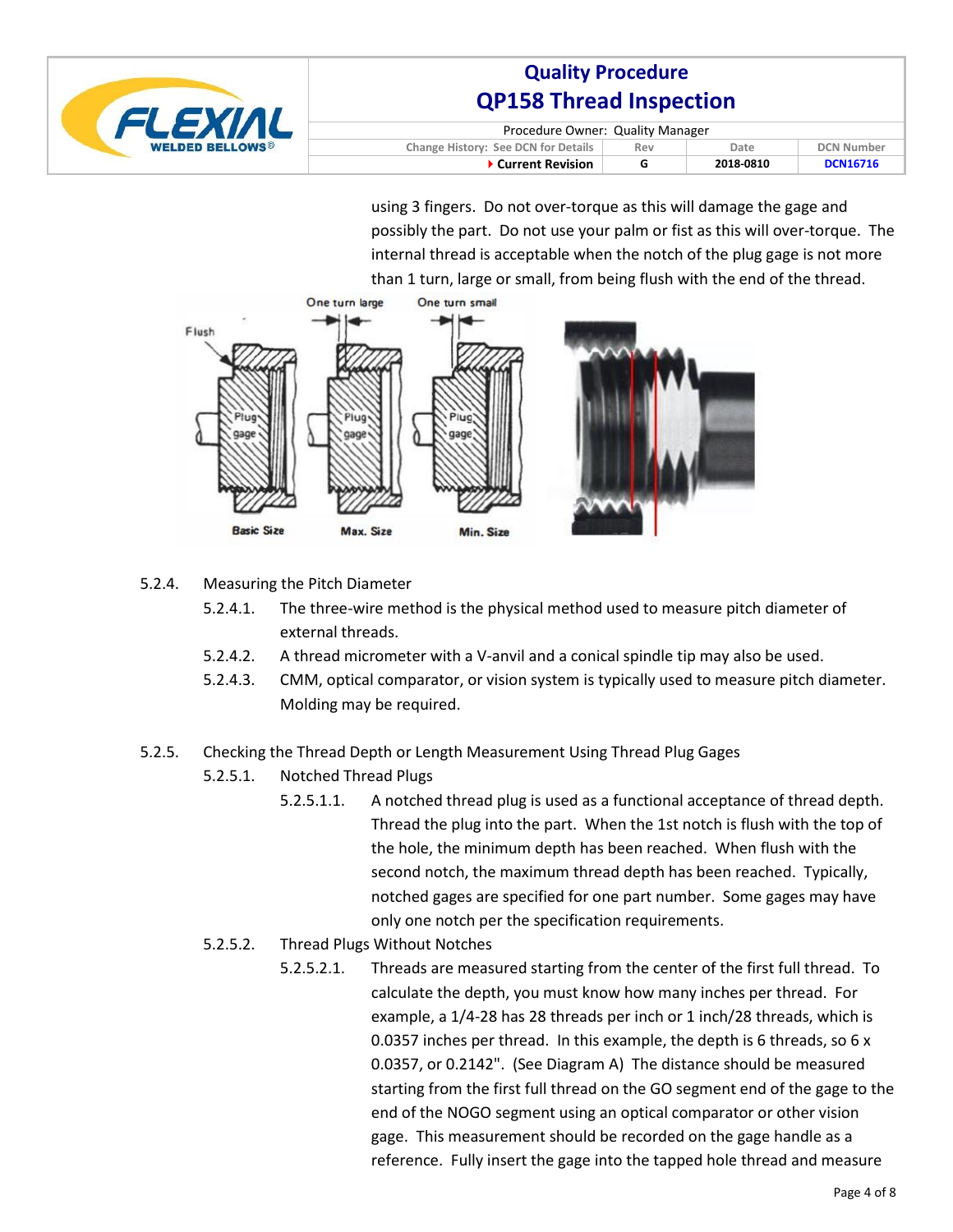

| Procedure Owner: Quality Manager    |     |           |                   |  |
|-------------------------------------|-----|-----------|-------------------|--|
| Change History: See DCN for Details | Rev | Date.     | <b>DCN Number</b> |  |
| ▶ Current Revision                  | G   | 2018-0810 | <b>DCN16716</b>   |  |

the remaining distance between the face of the part to the end of the NOGO segment. Subtract this reading from the original measurement which gives you the full thread depth. (See Diagram B)



### 5.2.5.3. Thread Plugs with Lock Nuts

5.2.5.3.1. A thread plug with lock nuts is also a functional test for thread depth. The lock nut will be set by quality to the proper position and the test will be performed as with a notch. Flush to the lock nut is minimum depth. Look for a gap between the lock nut and the surface of the part to ensure the thread is fully flush.

### 5.3. Inspection of External Threads

- 5.3.1. Checking the Major Diameter
	- 5.3.1.1. Use a micrometer and apply only light pressure so there is no damage to the part.
	- 5.3.1.2. Threads with lengths greater than 3/4" should be measured in at least two locations along the thread (typically at the start and end of the thread).
	- 5.3.1.3. Any area on the thread where a modification has been made such as a machined hole or a slot should also be measured for major diameter.
	- 5.3.1.4. Each point of measurement should be checked in at least two orientations of the part (at 0 & 90 degree turns).

#### 5.3.2. Checking Root Radius

- 5.3.2.1. Use a CMM, comparator, or vision system to check the root radius on external threads.
- 5.3.3. Checking the Pitch Diameter of Threads Using GO and NOGO Thread Ring Gages
	- 5.3.3.1. Metric and Unified Threads (UNC, UNEF, UNF, UNJ, UNJEF, UNJF, UNS)
		- 5.3.3.1.1. The use of the GO gage must allow for free acceptance. This means minimal force (torque) is required to install and thread the ring gage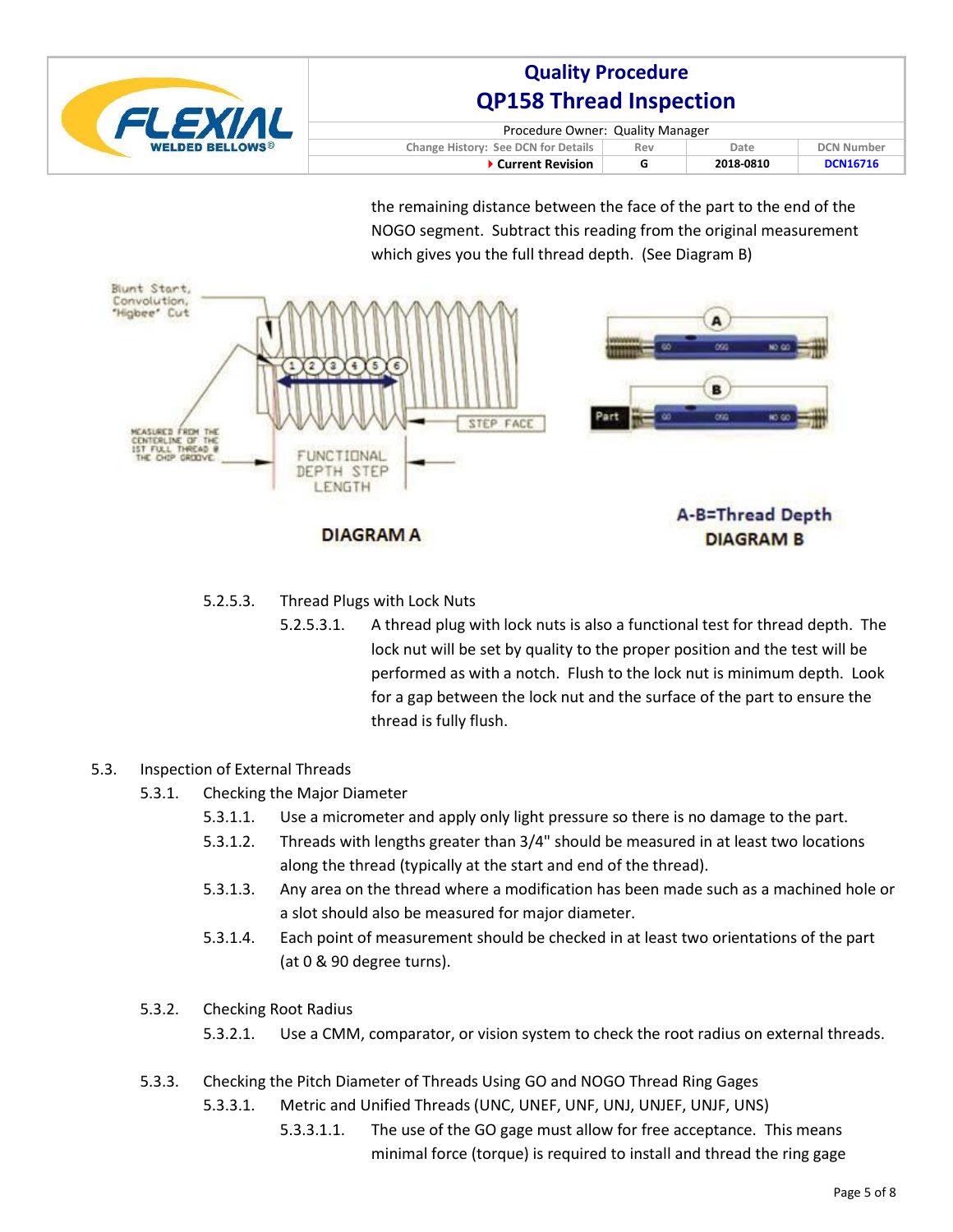

| Procedure Owner: Quality Manager                                        |   |           |                 |  |
|-------------------------------------------------------------------------|---|-----------|-----------------|--|
| Change History: See DCN for Details<br><b>DCN Number</b><br>Date<br>Rev |   |           |                 |  |
| ▶ Current Revision                                                      | G | 2018-0810 | <b>DCN16716</b> |  |

throughout the entire length of specified thread area. Thread gage until finger-tight using 3 fingers. Do not over-torque as this will damage the gage and possibly the part. Do not use your palm or fist as this will overtorque.

5.3.3.1.2. The NOGO gage should be accepted for no more than half (1/2) a turn for parts with 3 threads or less and no more than three (3) turns for parts with more than 3 threads.

### 5.3.3.2. NPT Threads

5.3.3.2.1. NPT threads use a single tapered ring gage that serves as both a GO and NOGO gage. Thread the gage until finger-tight using 3 fingers. Do not over-torque as this will damage the gage and possibly the part. Do not use your palm or fist as this will over-torque. The external thread of the part is acceptable when the face of the ring gage is not more than 1 turn, large or small, from being flush with the end of the thread. The larger side of the NPT ring gage is typically the one that is laser marked with the identification of the gage.



- 5.3.4. Checking the Thread Depth or Length Measurement Using Thread Ring Gages
	- 5.3.4.1. Using a depth micrometer, measure the GO gage from the face of the ring to the center of the lead thread on the other side of the gage (A).
	- 5.3.4.2. Thread gage onto part and subtract or add the difference to your measurement. Depth =  $A - C$
	- 5.3.4.3. When part extends past the face of the thread ring, Depth =  $B + A$ .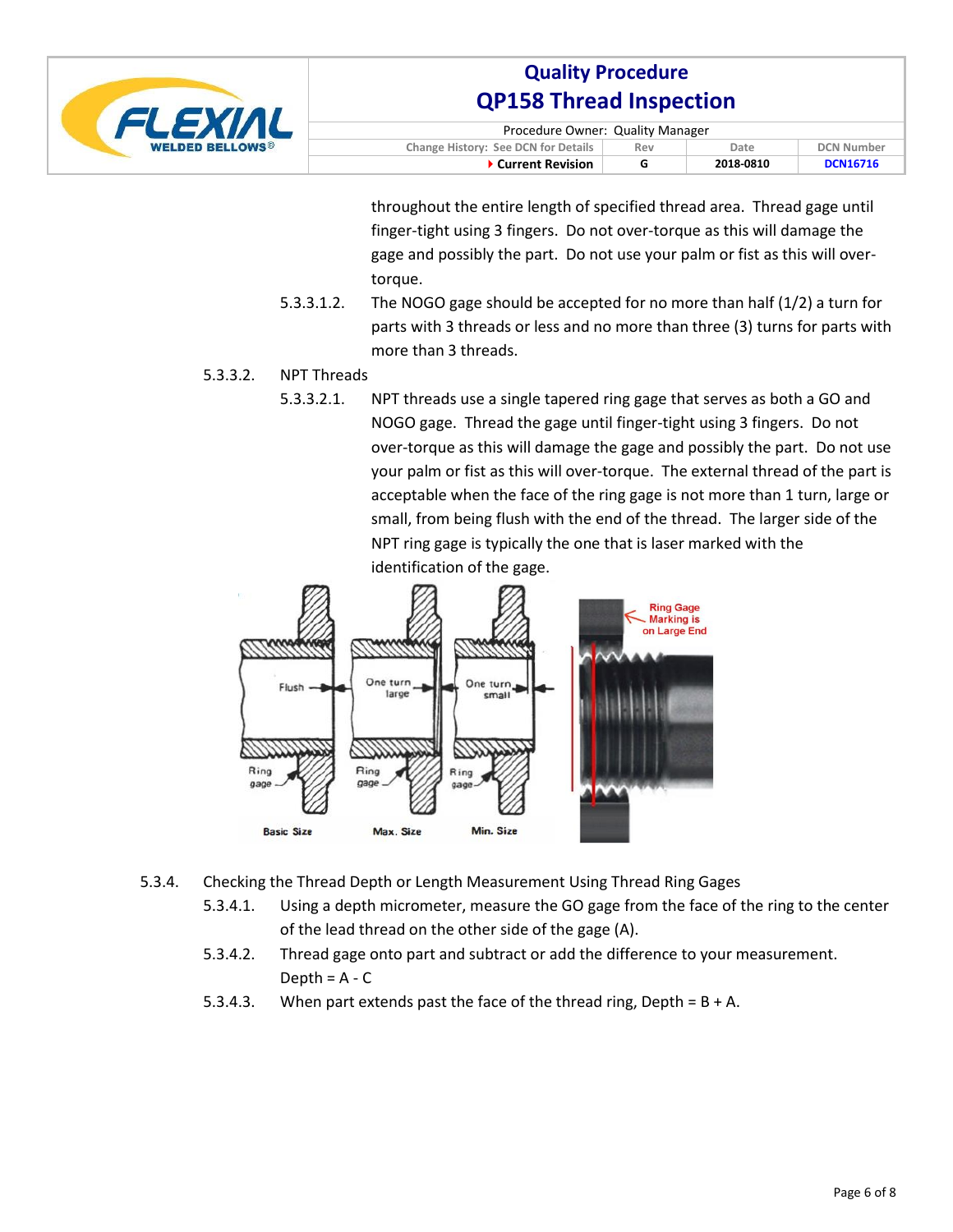

| Procedure Owner: Quality Manager    |     |           |                   |  |
|-------------------------------------|-----|-----------|-------------------|--|
| Change History: See DCN for Details | Rev | Date      | <b>DCN Number</b> |  |
| ▶ Current Revision                  | G   | 2018-0810 | <b>DCN16716</b>   |  |



- 5.4. Acceptance by any one gage in current calibration specified for a characteristic shall be acceptable.
- 5.5. All exceptions must be approved by Engineering via a TDN per **QP122** prior to shipment or further processing.
- 5.6. In order to calculate the distance of one complete turn of a thread, use the information on thread size. Example: On a 3/8-18 NPT pipe thread you would take 1.00 and divide it by the threads per inch which is 18 in this example.

1.00 divided by 18 = .055" = 1 full turn 1.00 divided by  $18 = .055" = 1$  full turn divided by  $2 = .027" = 1/2$  turn